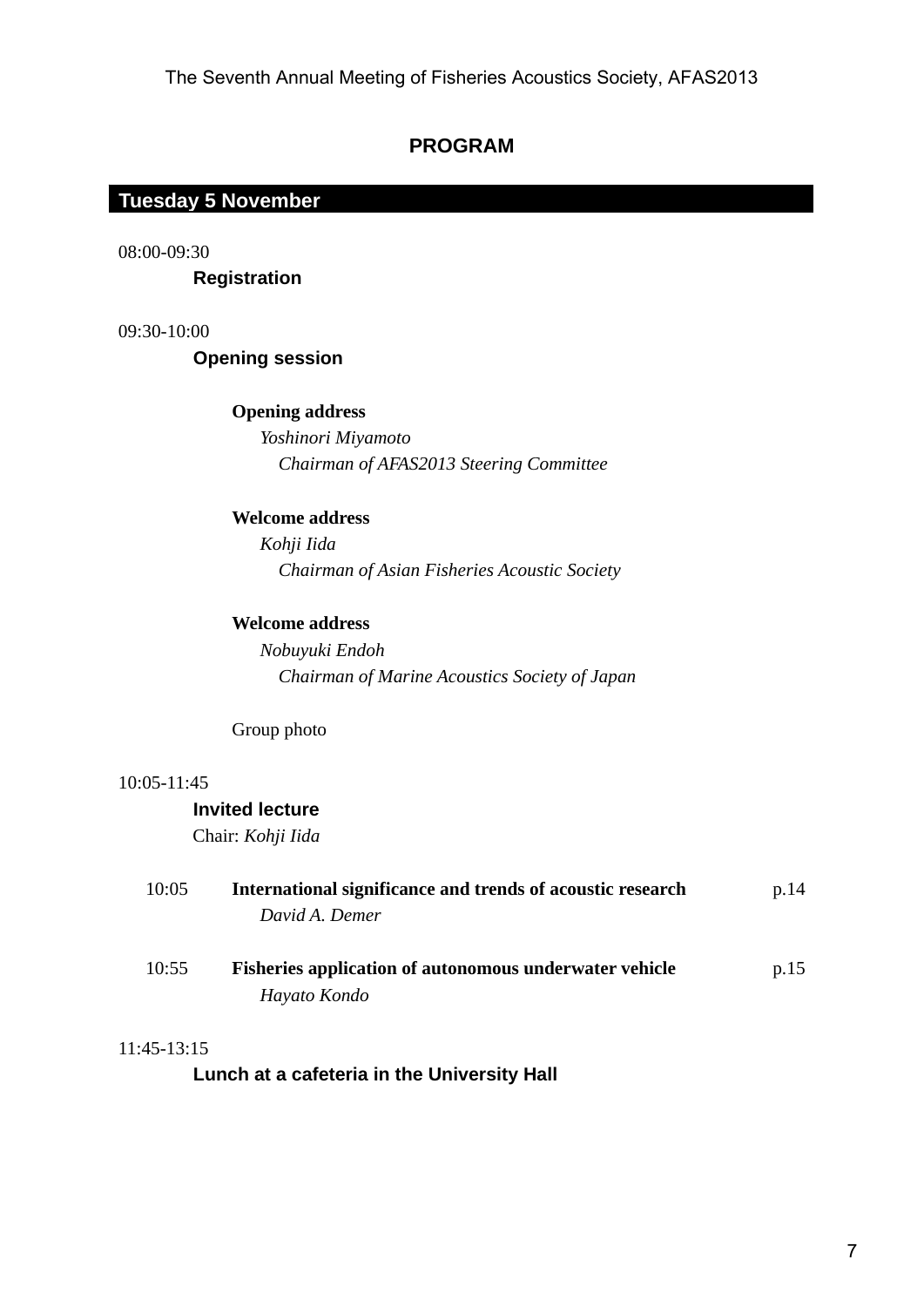### 13:15-14:40

# **Session I: Fisheries and ecosystem monitoring I (by SGES)** Chair: *Kazushi Miyashita* (Chair of SGES), *Yong Tang*

13:15 **Diel acoustic characteristics and zooplankton composition of the sound scattering layer in I-Lan Bay, northeastern Taiwan**  ○*Szu-Chia Kao*<sup>S</sup> , *Ming-An Lee*, *and Kohji Iida*  p.16

13:30 **Spatial relationship between gray whale and zooplankton in the Bering and Chukchi Seas in early summer of 2013 using a quantitative echosounder**  p.17

> ○*Yuka Iwahara*<sup>S</sup> , *Bungo Nishizawa*, *Keiko Sekiguchi*, *Yutaka Watanuki*, *Kazushi Miyashita*, *and Yoko Mitani*

- 13:45 **Year-round observation of sound scatters in the southern Chukchi Sea of the Arctic Ocean with a moored echosounder**  ○*Kazuo Amakasu*Y, *Minoru Kitamura*, *Shigeto Nishino*, *and Takashi Kikuchi*  p.18
- 14:00 **Long-term monitoring of fish aggregation flux around artificial reef using side-aspect acoustic system**  ○*Hyungbeen Lee*Y, *Donhyug Kang*, *Mira Kim*, *Yangjae Im* p.19
- 14:15 **Acoustic evaluation of the efficacies of different types of artificial reefs deployed in water off Haiko, Pingtung County, Taiwan**  p.20

○*Jen-Ming Liu*, *Shean-Ya Yeh*, *and His-Chi Ou*

14:30 Free discussion (10 min.)

#### 14:40-14:55

#### **Break**

#### 14:55-16:20

# **Session II: Fisheries and ecosystem monitoring I (continued)** Chair: *Tohru Mukai*, *Myounghee Kang*

14:55 **The study on behavior of fish on an artificial reef using hydroacoustic**  p.21

○*Doo-Jin Hwang*, *Eun-A Yoon*, *Ayumi Takano*, *and Wan-Ki Kim*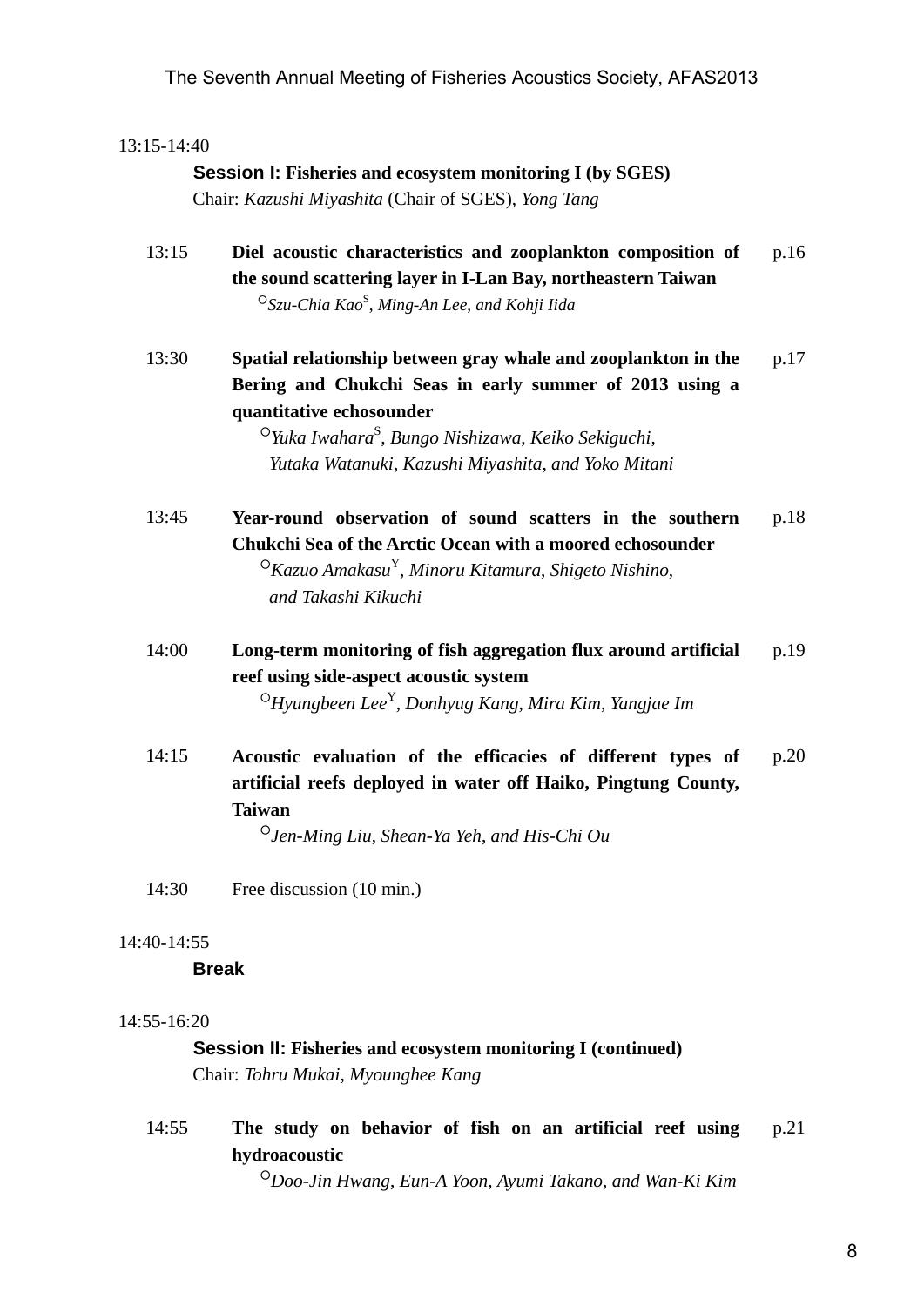## The Seventh Annual Meeting of Fisheries Acoustics Society, AFAS2013

15:10 **Remote monitoring of conditioned juvenile chum salmon (***Oncorhynchus keta***) in a cage using bottom-mounted echosounder and stereo-video camera system**  ○*Kouichi Sawada*, *Tomohiko Matsuura*, *Koki Abe*, *Ken Ishii*, *Tohru Mukai*, *Hiroyuki Okouchi*, *Norio Shirafuji*, *Yukio Matsumoto*, *Tadahide Kurokawa*, *Yoshiaki Fukuda*, p.22

*and Akihiko Hashiba* 

- 15:25 **New 3G network based remote display fish finder system**  ○*Jianfeng Tong*<sup>S</sup> , *Yoshinori Miyamoto*, *Keiichi Uchida*, *Toyoki Sasakura*, *and Jun Han*  p.23
- 15:40 **Spatial and temporal distribution of hairtail (***Trichiurus lepturus***) in Bungo Channel, Japan**  p.24

 ○*Wan-Yu Kao*<sup>S</sup> , *Makoto Tomiyasu*, *Ryuzo Takahashi*, *Michio Ogawa*, *Tarou Hirose*, Kouhei Kurosaka, *Sentarou Tsuru*, *Yasuhiro Sanada*, *Kenji Minami*, *and Kazushi Miyashita* 

15:55 **Stock abundance of Rastrelliger kanagurta and its correlation with sea surface temperature off Sarawak waters**  p.25

 ○*Raja Bidin Raja Hassan*, *Wan Muhd Azran Mohd Zuki*, *Muzzneena Ahmad Mustapha*, and *Rosdi Mohd Nor*

16:10 Free discussion (10 min.)

#### 16:20-16:35

#### **Break**

#### 16:35-18:00

#### **Session III: Echo-sounding systems and technology (by SGAT)**

Chair: *Yasushi Nishimori* (Chair of SGAT), *Yoshimi Takao*

| 16:35 | Proposal for a fisheries quantitative echosounder<br>Masahiko Furusawa                                                                                                                                                                              | p.26 |
|-------|-----------------------------------------------------------------------------------------------------------------------------------------------------------------------------------------------------------------------------------------------------|------|
| 16:50 | Development of the simple system for measurement of fish<br>distribution in shallow water using GPS fish-finder<br><sup>O</sup> Souichirou Matsushita <sup>S</sup> , Yoshinori Miyamoto, Keiichi Uchida,<br>Kouhei Hasegawa, and Toshiharu Kakihara | p.27 |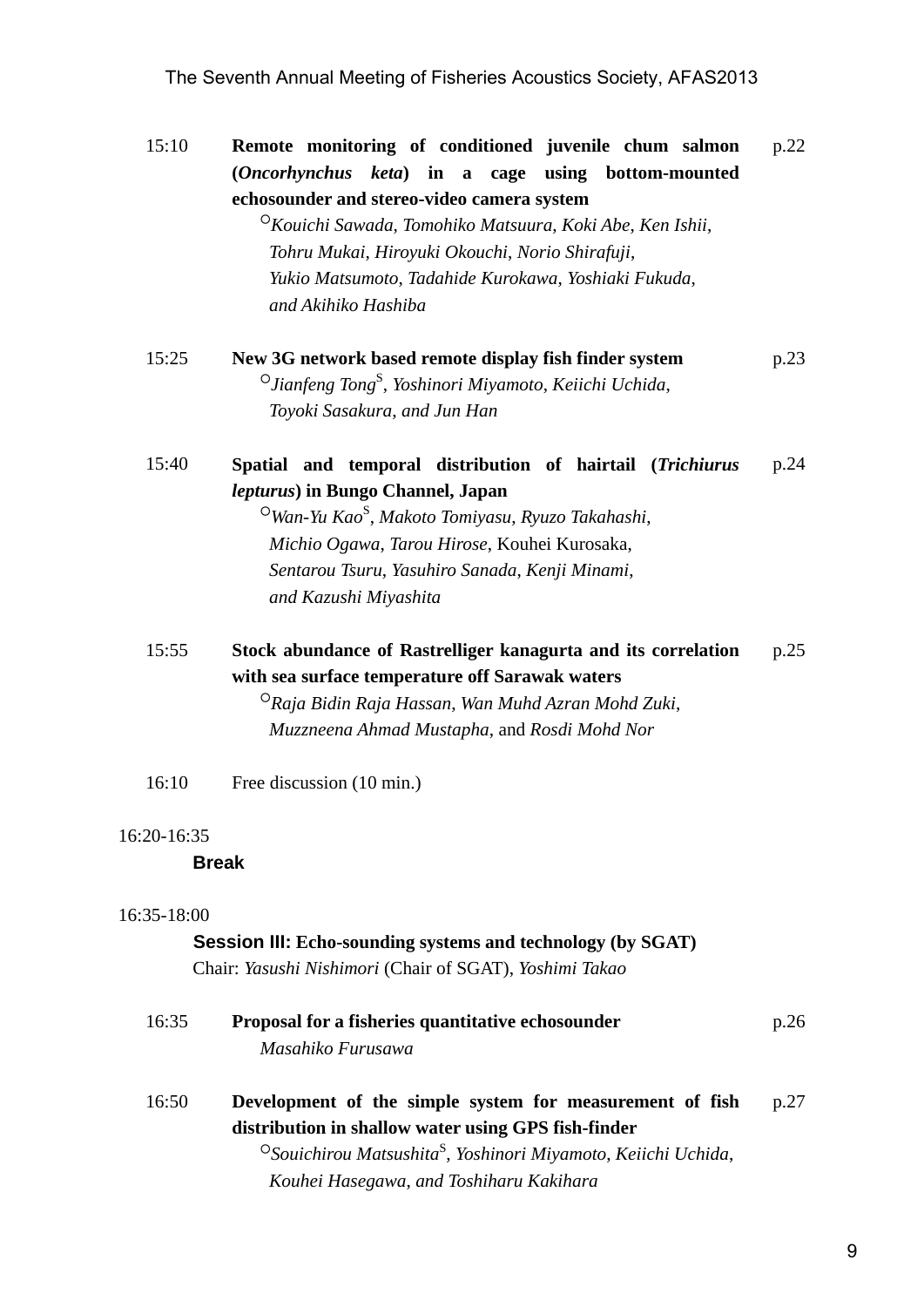|          | The Seventh Annual Meeting of Fisheries Acoustics Society, AFAS2013                                                                                                                                                                                                                 |      |
|----------|-------------------------------------------------------------------------------------------------------------------------------------------------------------------------------------------------------------------------------------------------------------------------------------|------|
| 17:05    | Development of a new chirp echo sounder<br><sup>O</sup> Satoshi Misonoo, Yuriko Ohnishi, Yoshihiro Nishiyama,<br>Shinji Ogawa                                                                                                                                                       | p.28 |
| 17:20    | The measurement of fish close to the bottom by the broadband<br>split-beam echo sounder<br><sup>O</sup> Tomohito Imaizumi <sup>Y</sup> , Kaoru Fujita, Shintaro Yamasaki,<br>Koki Abe, Koichi Sawada, Masanori Ito, Ikuo Matsuo,<br>Wang Youg, Yasushi Nishimori, Tomonari Akamatsu | p.29 |
| 17:35    | Calibration of a high-frequency broadband echosounder using<br>a 38.1-mm-diameter tungsten carbide sphere<br><sup>O</sup> Aito Takeishi <sup>S</sup> , Kazuo Amakasu, and Yoshinori Miyamoto                                                                                        | p.30 |
| 17:50    | Free discussion (10 min.)                                                                                                                                                                                                                                                           |      |
| 00-09:00 | ednesday 6 November<br><b>Registration</b>                                                                                                                                                                                                                                          |      |
| 00-09:50 | <b>Invited lecture</b><br>Chair: Kohji Iida                                                                                                                                                                                                                                         |      |
| 09:00    | Listening to the Deep-Ocean: A global underwater noise<br>monitoring initiative<br><sup>O</sup> Michel André, Mike van der Schaar, Ludwig Houégnigan,<br>Joan Castell, and Antonio M. Sánchez                                                                                       | p.31 |
|          |                                                                                                                                                                                                                                                                                     | 10   |
|          |                                                                                                                                                                                                                                                                                     |      |

#### 17:20 **The measurement of fish close to the bottom by the broadband split-beam echo sounder**  p.29

## 18:30-20:00

# **Wednesday 6 November Wednesday 6 November**

08:00-09:00

## **Registration**

## 09:00-09:50

## **Invited lecture**

#### 09:00 **Listening to the Deep-Ocean: A global underwater noise monitoring initiative**  p.31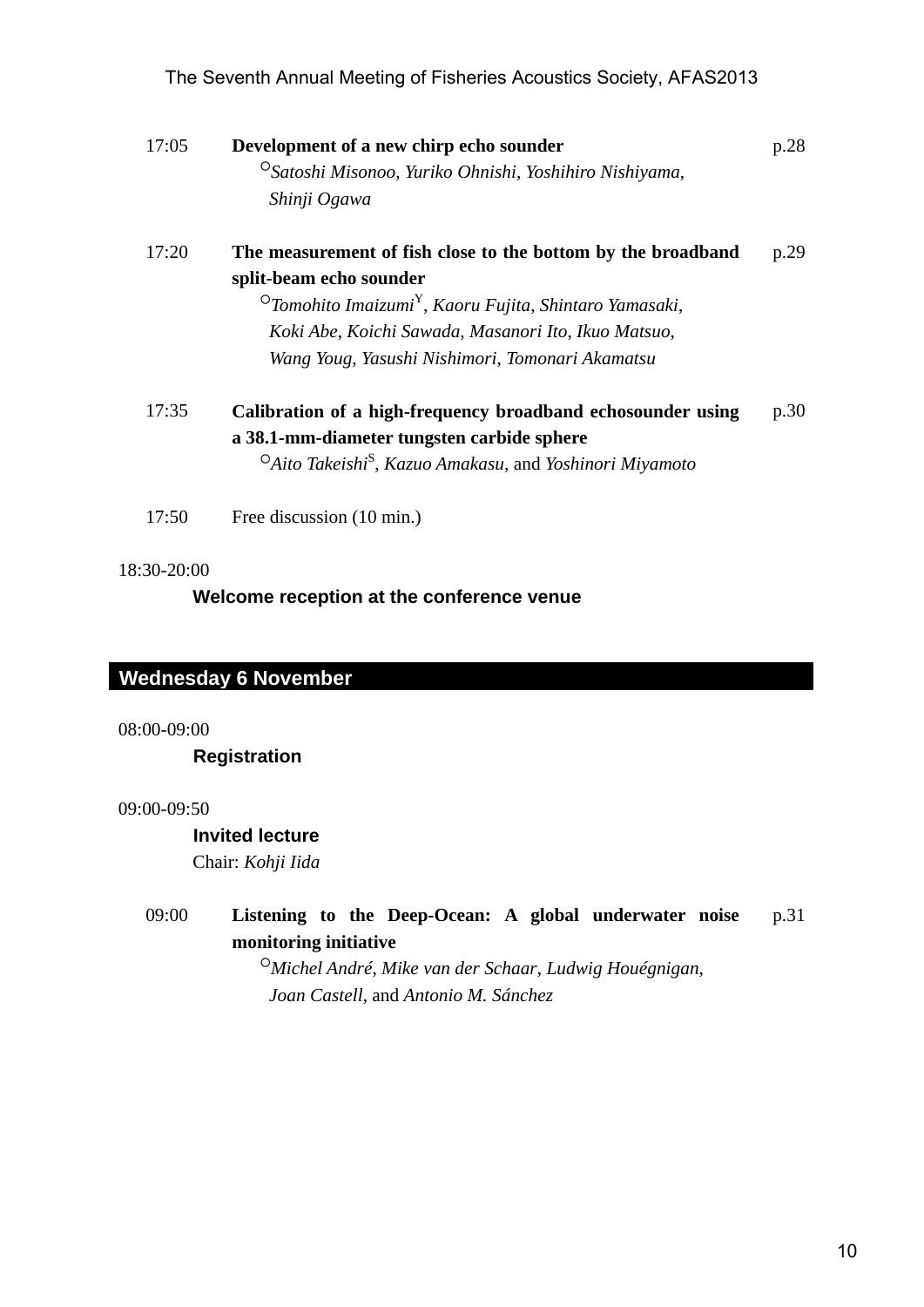| 09:55-11:05 |                                                                                                                                                                                                                                   |      |
|-------------|-----------------------------------------------------------------------------------------------------------------------------------------------------------------------------------------------------------------------------------|------|
|             | <b>Session IV: Passive acoustics and biotelemetry (by SGAA)</b>                                                                                                                                                                   |      |
|             | Chair: Yoshinori Miyamoto (Chair of SGAA), Tomohito Imaizumi                                                                                                                                                                      |      |
| 09:55       | Passive acoustic monitoring of multiple cetacean species in the<br><b>Istanbul strait</b><br><sup>O</sup> Tomonari Akamatsu, Ayhan Dede, Saho Kameyama,                                                                           | p.32 |
|             | Arda M. Tonay, and Ayaka A. Öztürk                                                                                                                                                                                                |      |
| 10:10       | Underwater noise and behavior characteristics of pacific cod in<br><b>Jinhae Bay, Korea</b>                                                                                                                                       | p.33 |
|             | $O$ Hyeon-Ok Shin                                                                                                                                                                                                                 |      |
| 10:25       | <b>Application equipment using correlation ASIC</b><br>$\circ$ Toyoki Sasakura                                                                                                                                                    | p.34 |
| 10:40       | Acoustic estimation of effective gathering range of squid jigging<br>boat equipped with fishing lights<br><sup>O</sup> Yoshimi Takao, Hideo Takahara, Takafumi Shikata,<br>Susumu Namari, Toyoki Sasakura, and Toshihiro Watanabe | p.35 |
| 10:55       | Free discussion (10 min.)                                                                                                                                                                                                         |      |
| 11:05-11:20 |                                                                                                                                                                                                                                   |      |
|             | <b>Break</b>                                                                                                                                                                                                                      |      |
| 11:20-12:30 |                                                                                                                                                                                                                                   |      |
|             | <b>Session V: Target strength of fish and zooplankton (by SGTS)</b><br>Chair: Kouichi Sawada (Chair of SGTS), Doo-Jin Hwang                                                                                                       |      |
| 11:20       | Growth of swimbladder and acoustical behavior of walleye<br>pollock (Theragra chalcogramma) larvae<br><sup>O</sup> Koki Abe, Hae-Kyun Yoo, Hideo Takahara, Jun Yamamoto,<br>and Kazuo Amakasu                                     | p.36 |
|             |                                                                                                                                                                                                                                   |      |
| 11:35       | Ex situ, in situ, and modeld target strength estimation of the<br>large jellyfish Nemopilema nomurai<br>$\mathrm{O}$ Eun-A Yoon <sup>Y</sup> , Doo-Jin Hwang, Miyuki Hirose,<br>and Tohru Mukai                                   | p.37 |
|             |                                                                                                                                                                                                                                   |      |
|             |                                                                                                                                                                                                                                   |      |

## 11:05-11:20

## 11:20-12:30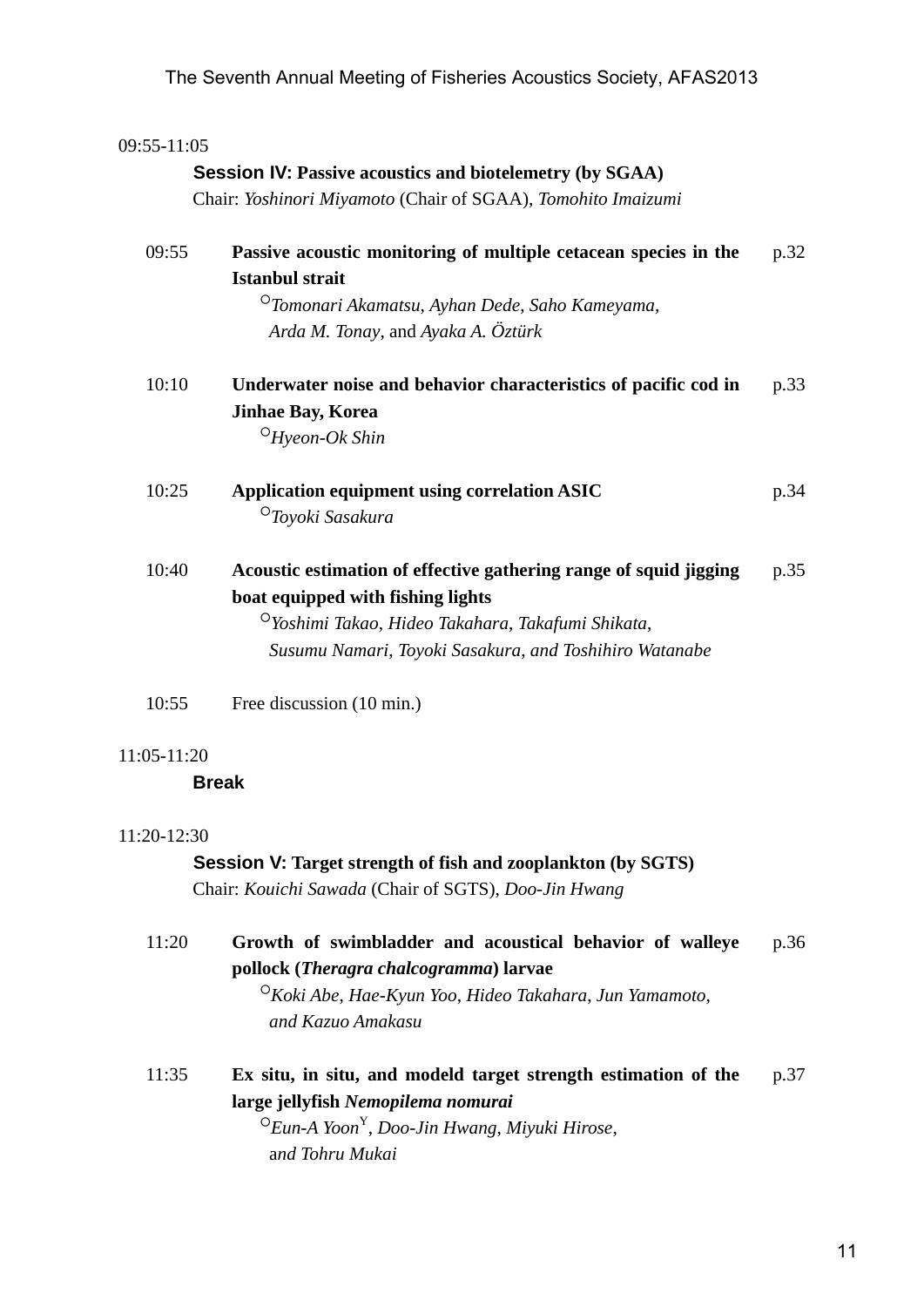11:50 **Target strength of copepods (***Neocalanus cristatus***) with oil sacs at 120 kHz**  p.38

○*Yoshiaki Fukuda*Y, *Kouichi Sawada*, *and Tohru Mukai* 

12:05 **The effect of material properties on euphausid (***Thysanoessa* **spp.) target strength estimated using an acoustic scattering model**  p.39 The Seventh Annual Meeting of Fisheries Acoustics Society, AFAS2013<br>
at Diktherical of copepols (Neocalization cristation) with all sucs<br>
at Diktherical of Version of Section Computers and Tokical Maydian<br>
(Society, Arabi

 ○*Takuya Mizukami*<sup>S</sup> , *Kosuke Yamazaki*, *Tohru Mukai*, Yoshiaki Fukuda, *Kouichi Sawada*, *Kazuhiko Itaya*, *and Kohji Iida*

12:20 Free discussion (10 min.)

#### 12:30-13:45

### **Lunch at the cafeteria in the University Hall**

#### 13:45-14:45

 **General meeting of AFAS** 

#### 14:45-15:45

 **Poster session**  Chair: *Kazuo Amakasu*

#### **Acoustic detection of Hrmful Algal Bloom's (red tide) in summer season 2013, south sea of the Korea**  p.40

○*Donhyug Kang*, *Hyungbeen Lee*, *and Yoon-ho Lee* 

**Geographical distribution of acoustic impedance in the head of harbour porpoise** *phocoena phocoena* p.41

 ○*Mika Kuroda*<sup>S</sup> , *Motoki Sasaki*, *Kazutaka Yamada*, *Nobuhiro Miki*, *and Takashi Matsuishi* 

#### **Seasonal variation of scattering strength in the estuary of Tan-Sui river, Taiwan**  p.42

*Szu-Chia Kao and* ○*Ming-An Lee*